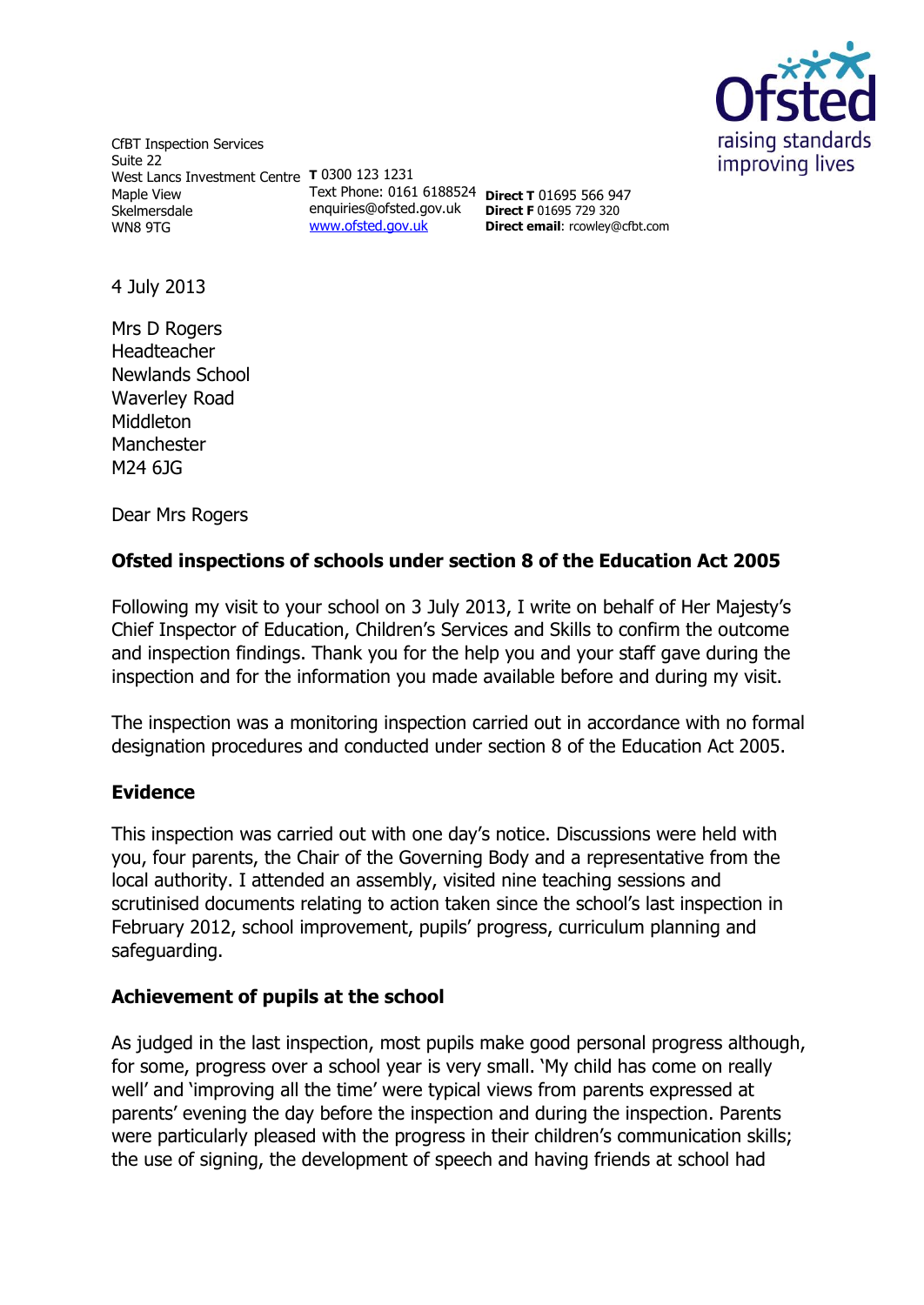

often accompanied a reduction in challenging behaviour. Compared with 2011/12, a higher proportion of pupils have made at least the expected rate of progress in English, mathematics and science. The school is aware that achievement in mathematics is not as strong as it could be, but an increased emphasis on practical experiences and problem solving is beginning to reap benefits. A group of older boys, for example, tackled word problems successfully and, with some reassuring, yet challenging, prompts from adults, could explain the strategy they used.

# **The quality of teaching in the school**

Teaching is generally good. Although there are some elements of outstanding practice, there are also some inconsistencies. A key strength of the teaching is the positive, warm interaction between adults and pupils. All staff are quick to see and to take action when a pupil loses concentration, is unsure of what to do or is physically uncomfortable. Staff work very well together to ensure that every pupil plays as full a part in each session as possible. For instance, during the inspection, the use of hoists and different chairs or frames enabled pupils with mobility problems to take part in floor and table activities indoors and out. Teaching assistants play a key role in sustaining pupils' engagement and concentration, sometimes using light touch on the hand to gain attention, signs and cards to remind individuals of expected behaviour and, like the teachers, praising pupils for 'good listening' or 'good sitting'. Many are also highly skilled in keeping up a running conversation, giving a pupil simple choices, repeating key words, asking questions and modelling possible answers. As a result, pupils are kept engaged and involved in lessons. For example, Key Stage 2 pupils enjoyed using either hands, brushes or sponges to pattern the papers to be used for popcorn cones in the next day's 'visit' to Blackpool and others enjoyed the sensation of water on their feet or sand in their hands.

Teachers' planning gives details of the intended content and sequence of experiences. Attractive booklets for families, based on the current topic, give a range of activities to carry out at home. However, lesson plans often give less on exactly what groups and individual pupils are to learn, such as the key words and phrases teachers wish pupils to use, the skill to be rehearsed or the new element to be acquired. As a result, staff miss chances to home in on specific aspects and to tune their oral and written comments to how well pupils have learnt them. Similarly, there is scope to engage all pupils in assessing for themselves how they are doing. These aspects were also identified as areas for improvement in the last inspection.

# **Behaviour and safety of pupils at the school**

As judged in the inspection in 2012, behaviour overall is outstanding. Pupils are very well supervised but also given freedom to make their own choices. Outdoors, pupils used scooters, trikes and prams safely, moving around others sensibly. They know the rules and routines. During this visit, there were no incidents of unacceptable behaviour; several pupils' high excitement about the next day's pretend train journey